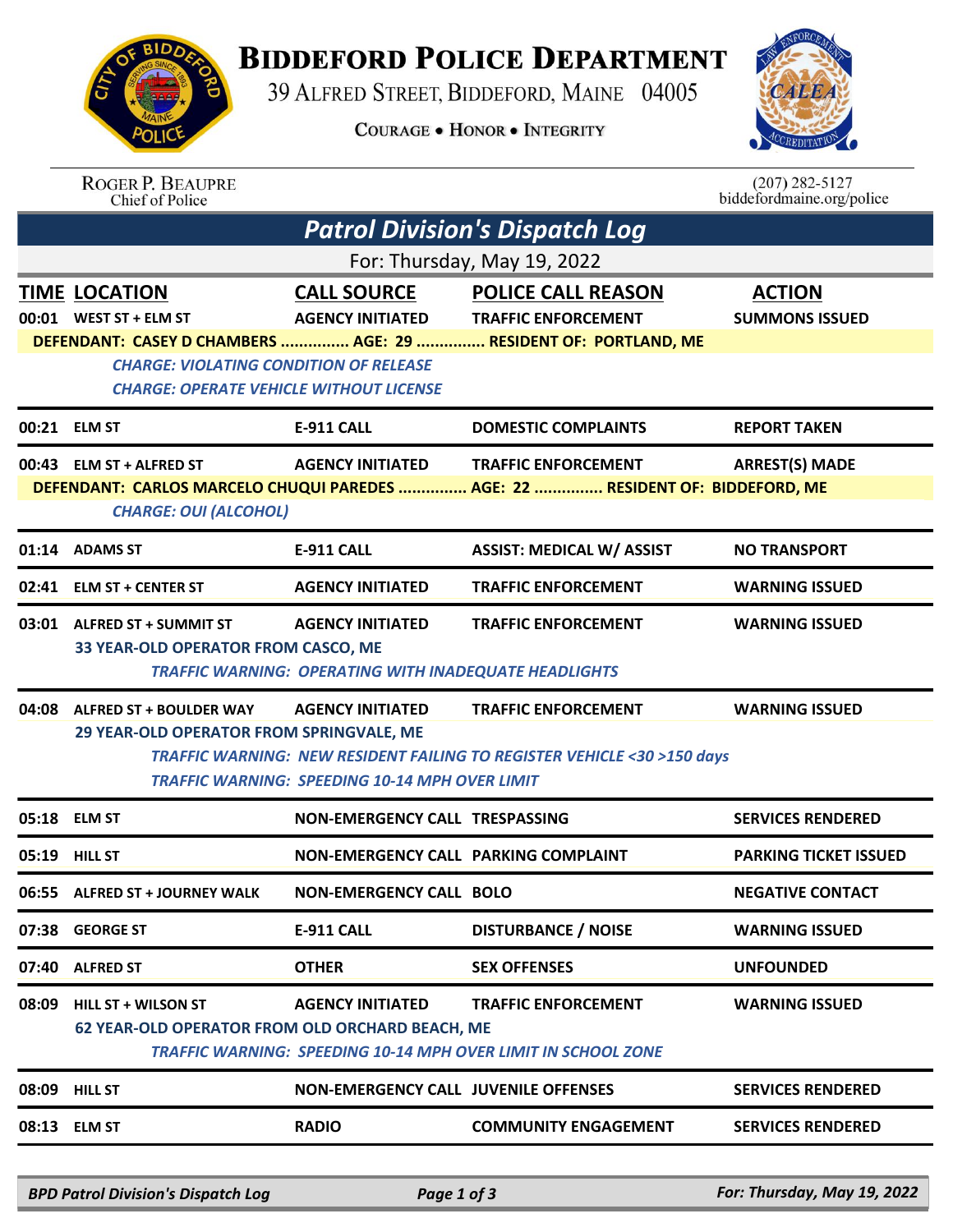|       | <b>TIME LOCATION</b><br>08:38 SOUTH ST                                              | <b>CALL SOURCE</b><br><b>WALK-IN AT STATION</b>                                                               | <b>POLICE CALL REASON</b><br><b>CIVIL COMPLAINT</b>          | <b>ACTION</b><br><b>CIVIL COMPLAINT</b> |
|-------|-------------------------------------------------------------------------------------|---------------------------------------------------------------------------------------------------------------|--------------------------------------------------------------|-----------------------------------------|
|       | 08:48 ELM ST                                                                        | <b>E-911 CALL</b>                                                                                             | <b>ASSIST: VEHICLE CRASH - FIRE / EMS REPORT TAKEN</b>       |                                         |
|       | 08:53 PEARL ST                                                                      | <b>RADIO</b>                                                                                                  | <b>COMMUNITY ENGAGEMENT</b>                                  | <b>SERVICES RENDERED</b>                |
|       | 08:54 MAY ST                                                                        | NON-EMERGENCY CALL ANIMAL COMPLAINT                                                                           |                                                              | <b>GONE ON ARRIVAL</b>                  |
| 09:11 | <b>BARRA RD</b>                                                                     | <b>NON-EMERGENCY CALL SUSPICION</b>                                                                           |                                                              | <b>SERVICES RENDERED</b>                |
|       | 09:58 MAPLEWOOD AVE<br>DEFENDANT: JUVENILE - H  AGE: 17  RESIDENT OF: BIDDEFORD, ME | <b>NON-EMERGENCY CALL SUSPICION</b><br><b>CHARGE: POSSESSION OF MARIJUANA UNDER 21 YRS OLD- UP TO 1.25 OZ</b> |                                                              | <b>SUMMONS ISSUED</b>                   |
|       | 10:05 SACO FALLS WAY                                                                | <b>AGENCY INITIATED</b>                                                                                       | <b>OUT FOR FOLLOW UP</b>                                     | <b>SERVICES RENDERED</b>                |
| 11:09 | <b>GRAYSON ST</b>                                                                   | <b>NON-EMERGENCY CALL CIVIL COMPLAINT</b>                                                                     |                                                              | <b>CIVIL COMPLAINT</b>                  |
|       | 11:31 BERNARD AVE                                                                   | <b>RADIO</b>                                                                                                  | <b>OUT FOR FOLLOW UP</b>                                     | <b>SERVICES RENDERED</b>                |
| 11:36 | <b>GRAYSON ST</b>                                                                   | <b>AGENCY INITIATED</b>                                                                                       | <b>TRAFFIC ENFORCEMENT</b>                                   | <b>WARNING ISSUED</b>                   |
| 12:54 | <b>CRESTWOOD DR</b>                                                                 | NON-EMERGENCY CALL ARTICLES LOST/FOUND                                                                        |                                                              | <b>SERVICES RENDERED</b>                |
| 12:55 | <b>MAPLEWOOD AVE</b>                                                                | <b>RADIO</b>                                                                                                  | <b>OUT FOR FOLLOW UP</b>                                     | <b>SERVICES RENDERED</b>                |
|       | 13:25 ELM ST                                                                        | <b>E-911 CALL</b>                                                                                             | <b>ASSIST: MEDICAL</b>                                       | <b>NO TRANSPORT</b>                     |
| 14:34 | <b>MEDICAL CENTER DR</b>                                                            | <b>NON-EMERGENCY CALL ASSAULT</b>                                                                             |                                                              | <b>REPORT TAKEN</b>                     |
| 14:43 | <b>INDIA ST, PORTLAND, ME</b>                                                       | <b>AGENCY INITIATED</b>                                                                                       | <b>ESCORTS / RELAYS</b>                                      | <b>SERVICES RENDERED</b>                |
|       | 15:02 ALFRED ST                                                                     | <b>WALK-IN AT STATION</b>                                                                                     | <b>ALL OTHER</b>                                             | <b>SERVICES RENDERED</b>                |
|       | 15:02 WEST ST + PROSPECT ST                                                         |                                                                                                               | NON-EMERGENCY CALL VEHICLE CRASH - POLICE ONLY               | <b>REPORT TAKEN</b>                     |
|       | 15:32 GUINEA RD                                                                     | <b>E-911 CALL</b>                                                                                             | <b>MENTAL ILLNESS CASES</b>                                  | <b>SERVICES RENDERED</b>                |
|       | 16:32 BIRCH ST                                                                      | <b>NON-EMERGENCY CALL TRESPASSING</b>                                                                         |                                                              | <b>GONE ON ARRIVAL</b>                  |
|       | 16:32 ELM ST                                                                        | <b>NON-EMERGENCY CALL SUSPICION</b>                                                                           |                                                              | <b>GONE ON ARRIVAL</b>                  |
|       | 17:05 PAQUIN AVE                                                                    | <b>NON-EMERGENCY CALL SUSPICION</b>                                                                           |                                                              | <b>UNFOUNDED</b>                        |
|       | 17:14 ELM ST                                                                        | <b>RADIO</b>                                                                                                  | <b>ASSIST CITIZEN</b>                                        | <b>SERVICES RENDERED</b>                |
|       | 17:22 ALFRED ST                                                                     | <b>AGENCY INITIATED</b>                                                                                       | <b>PAPERWORK</b>                                             | <b>NEGATIVE CONTACT</b>                 |
|       | 17:28 BUZZELL RD                                                                    | <b>E-911 CALL</b>                                                                                             | 911 MISUSE                                                   | <b>SERVICES RENDERED</b>                |
|       | 17:38 RUGBY ST                                                                      | <b>AGENCY INITIATED</b>                                                                                       | <b>PAPERWORK</b>                                             | <b>PAPERWORK SERVED</b>                 |
|       | 17:52 ALFRED ST                                                                     | <b>RADIO</b>                                                                                                  | <b>OUT FOR FOLLOW UP</b>                                     | <b>SERVICES RENDERED</b>                |
|       | 18:05 RUGBY ST                                                                      | <b>NON-EMERGENCY CALL ALL OTHER</b>                                                                           |                                                              | <b>NEGATIVE CONTACT</b>                 |
|       | 18:14 WEST ST                                                                       | <b>AGENCY INITIATED</b>                                                                                       | <b>OUT FOR FOLLOW UP</b>                                     | <b>SERVICES RENDERED</b>                |
|       | <b>18:18 MAIN ST</b>                                                                |                                                                                                               | NON-EMERGENCY CALL ATTEMPTED/THREATENED SUICIDE REPORT TAKEN |                                         |

*BPD Patrol Division's Dispatch Log Page 2 of 3 For: Thursday, May 19, 2022*